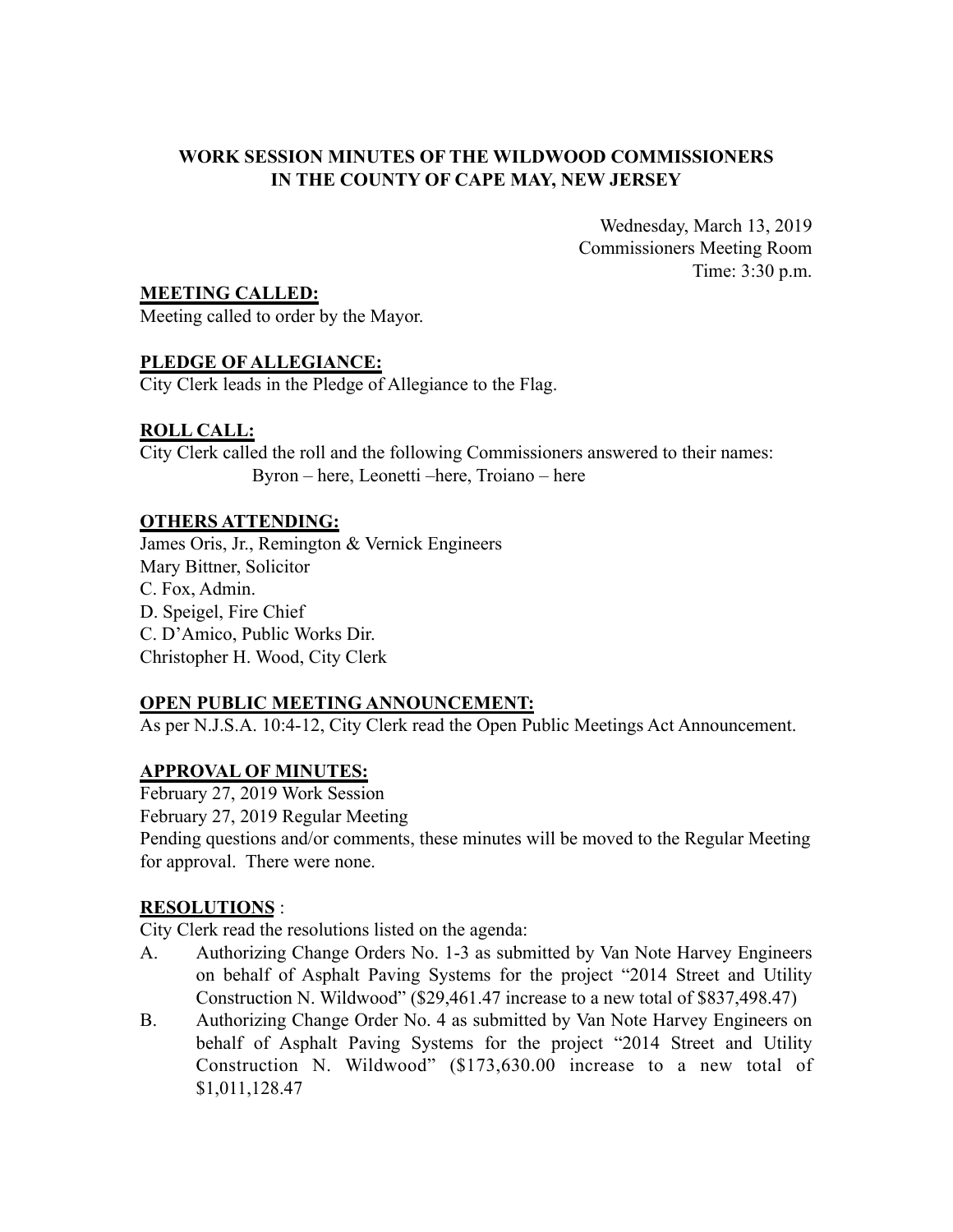- C. Approving Amusement Game License(s)
- D. Awarding bid for "Modular Vehicle Barrier System" to Advanced Security Technologies of Closter, NJ (\$83,978.00)
- E. Authorizing Tax Collector to create Duplicate Certificate #18-00117
- F. Authoring development of a Watershed Management Plan
- G. Authorizing Change Order No. 1 (revised) as submitted by Remington and Vernick Engineers on behalf of Ricky Slade Construction for the project "Reconstruction of Magnolia Ave. (\$1,185.27 decrease to a new total of \$475.425.47), and rescinding Resolution No. 78-2-19
- H. Authorizing Special Event permit to Cab's on the Beach June 15, 2019
- I. Authorizing Special Event Permit to Wildwood Food and Music Festival October 5, 2019
- J. Authorizing Special Event Permit to Wildwood Chamber of Commerce for Fabulous 50's Weekend October 19, 2019
- K. Authorizing Special Event permit to Greater Wildwood Chamber of Commerce for Family Fun Night and Bonfire April 19, 2019
- L. Authorizing Special Event Permit to Clean Ocean Action for annual Beach Sweeps April 13 and October 27, 2019
- M. Authorizing refund of ambulance billing payment due to duplicate billing (\$136.29)
- N. Authorizing Shared Services Agreement with W. Wildwood re: Municipal Court **Services**
- O. Authorizing Shared Services Agreement with W. Wildwood re: EMS
- P. Authorizing Shared Services Agreement with W. Wildwood re: Police Dispatch
- Q. Authorizing Emergency Temporary Appropriations
- R. Authorizing Remington and Vernick Engineers to proceed with "Susquehanna Ave. Storm and Sanitary Sewer Improvements" (\$18,000.00)
- S. Accepting Bid from Midtown Properties, LLC for New Alcoholic Beverage Hotel/Motel Exception Plenary Retail Consumption Licenses (\$25,000.00)
- T. Accepting Bid from Bolero Corporation for New Alcoholic Beverage Hotel/Motel Exception Plenary Retail Consumption Licenses (\$25,000.00)
- U. Authorizing Shared Services Agreement with W. Crest re: Beach Boxes
- V. Authorizing payment of bills in the amount of \$2,438,870.28 dated March 13, 2019
- W. Authorizing filing of all reports and other data contained in this agenda
- Additional Resolutions
- I. Authorizing Cape May County to include and submit the City of Wildwood chapter as part of the Cape May County water quality management plan
- II. Authorizing Remington and Vernick Engineers to proceed with "Misc. Sewer Utility Services" (\$15,000.00)<br>III. Authorizing Remington and Vernick Engineers to proceed with "Sewer Connection Application
- Authorizing Remington and Vernick Engineers to proceed with "Sewer Connection Application Services" (\$5,000.00)

Commissioner Byron asked questions about Resolutions N, O  $\&$  P with regard to increased contracts. The Administrator said the fees West Wildwood pay this year will increase. Comm. Byron also asked about the status of the liquor licenses on Resolutions S & T.

## **ORDINANCES:**

1132-19 Leasing the Holly Beach Park Historic Schoolhouse to Partners in Preservation **(SECOND READING/PUBLIC HEARING/ADOPTION)**

### 1134-19 Sewer Use Ordinance **(SECONG READING/PUBLIC HEARING/ADOPTION)**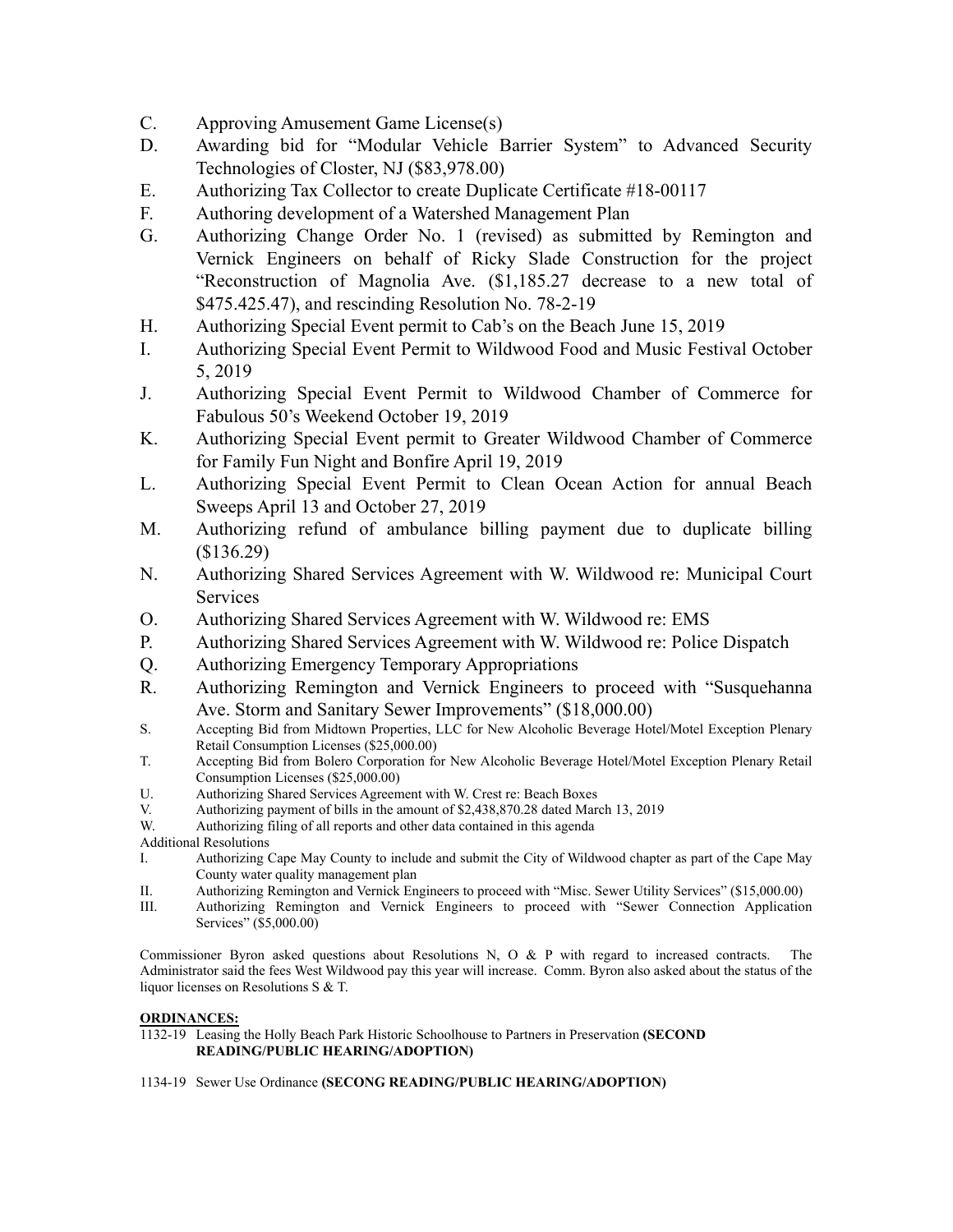### 1135-19 Authorizing Wireless Communications Facility Right-of-Way Deployment **(INTRODUCTION/FIRST READING)**

Solicitor Bittner explained why the City is passing this ordinance, and that the City really doesn't have a choice.

#### **UNFINISHED BUSINESS:** None

**COMMUNICIATIONS:**

None

### **APPLICANTS:**

## **NEW BUSINESS:**

None

### **REPORTS:**

Engineer's Report – On file in the Engineer's Office. The Board congratulated Wildwood's High School's boys and girls basketball teams/coaches for an outstanding season, as well as the Wildwood Catholic High School's boys basketball team/coaches.

#### **EXECUTIVE SESSION:**

None

**ADJOURNED:** There being no further business to be discussed, this Work Session meeting was adjourned at 3:46 p.m. Remarks as typed highlighted not verbatim as to subject matter. MOTION: Byron SECONDED: Leonetti ROLL CALL: Byron – Yes, Leonetti – Yes, Troiano – Yes

#### $\mathcal{L}_\text{max}$ PETER BYRON, COMMISSIONER

### ANTHONY LEONETTI, COMMISSIONER

 $\mathcal{L}_\text{max}$ 

ERNEST TROIANO, JR., MAYOR

ATTEST:\_\_\_\_\_\_\_\_\_\_\_\_\_\_\_\_\_\_\_\_\_\_\_\_\_\_\_\_\_\_\_\_\_\_

CHRISTOPHER H. WOOD, CITY CLERK

DATE MINUTES APPROVED: March 27, 2019 CHRISTOPHER H. WOOD, CITY CLERK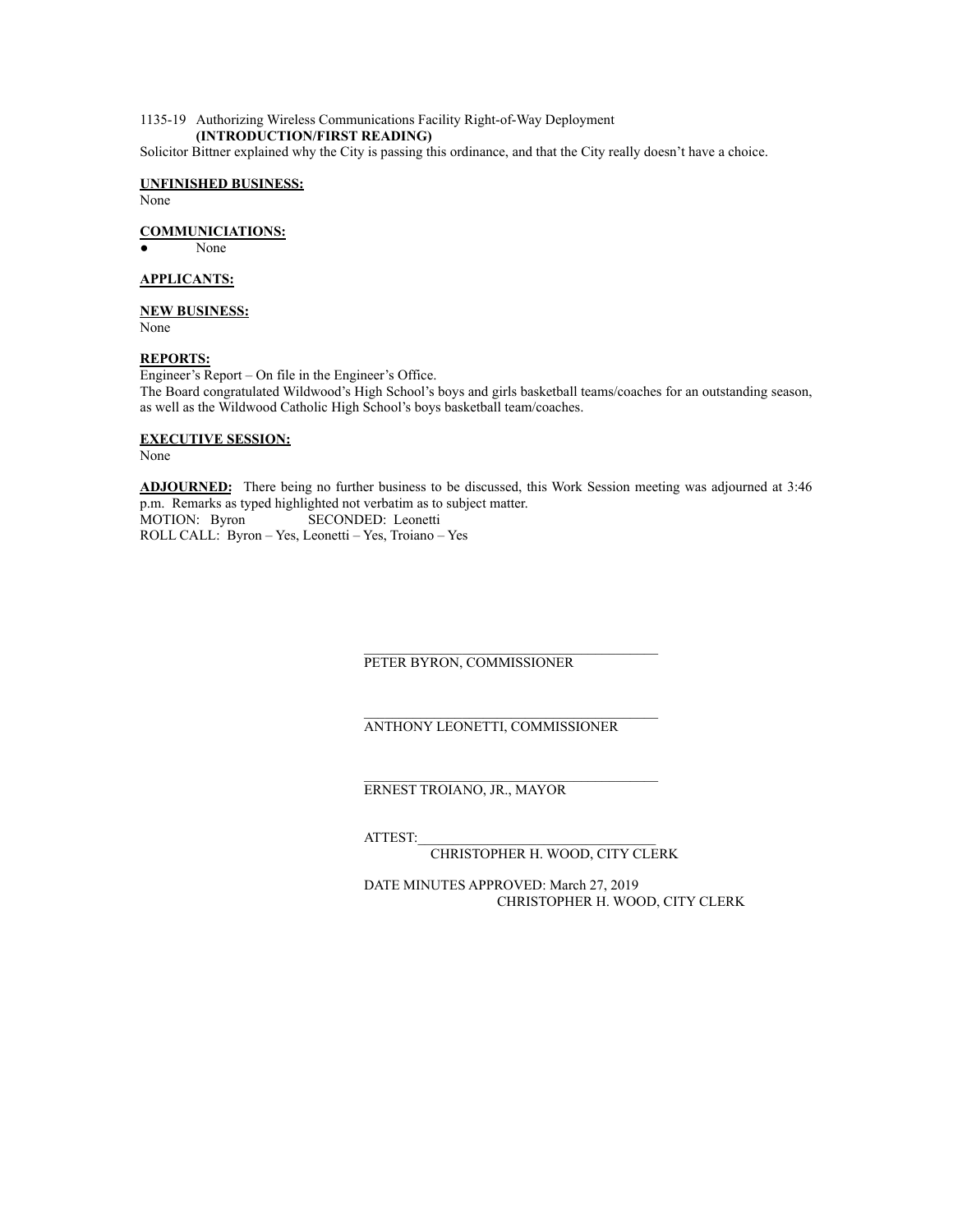# **REGULAR COMMISSION MINUTES OF THE WILDWOOD COMMISSIONERS IN THE COUNTY OF CAPE MAY, NEW JERSEY**

Wednesday, March 13, 2019 Commissioner's Meeting Room Time: 3:47 p.m.

## **MEETING CALLED**

Meeting called to order by the Mayor.

## **PLEDGE OF ALLEGIANCE**

City Clerk leads in the Pledge of Allegiance to the Flag.

## **ROLL CALL**

City Clerk called the roll and the following Commissioners answered to their names: Byron – here, Leonetti – here, Troiano - here

### **OTHERS ATTENDING**

James Oris, Jr., Remington & Vernick Engineers Mary Bittner, Solicitor C. Fox, Admin. D. Speigel, Fire Chief C. D'Amico, Public Works Dir. Christopher H. Wood, City Clerk

## **OPEN PUBLIC MEETING ANNOUNCEMENT**

As per N.J.S.A. 10:4-12, City Clerk read the Open Public Meetings Act Announcement.

## **APPROVAL OF MINUTES:**

February 27, 2019 Work Session February 27, 2019 Regular Meeting MOTION: Leonetti SECOND: Byron ROLL CALL: Byron – Yes, Leonetti – Yes, Troiano – Yes

## **EARLY PUBLIC COMMENT:**

None.

## **RESOLUTIONS**: City Clerk read the resolutions listed on the agenda.

84-3-19 Authorizing Change Orders No. 1-3 as submitted by Van Note Harvey Engineers on behalf of Asphalt Paving Systems for the project "2014 Street and Utility Construction N. Wildwood" (\$29,461.47 increase to a new total of \$837,498.47)

85-3-19 Authorizing Change Order No. 4 as submitted by Van Note Harvey Engineers on behalf of Asphalt Paving Systems for the project "2014 Street and Utility Construction N. Wildwood" (\$173,630.00 increase to a new total o f \$1,011,128.47

86-3-19 Approving Amusement Game License(s)

87-3-19 Awarding bid for "Modular Vehicle Barrier System" to Advanced Security Technologies of Closter, NJ (\$83,978.00)

88-3-19 Authorizing Tax Collector to create Duplicate Certificate #18-00117

89-3-19 Authoring development of a Watershed Management Plan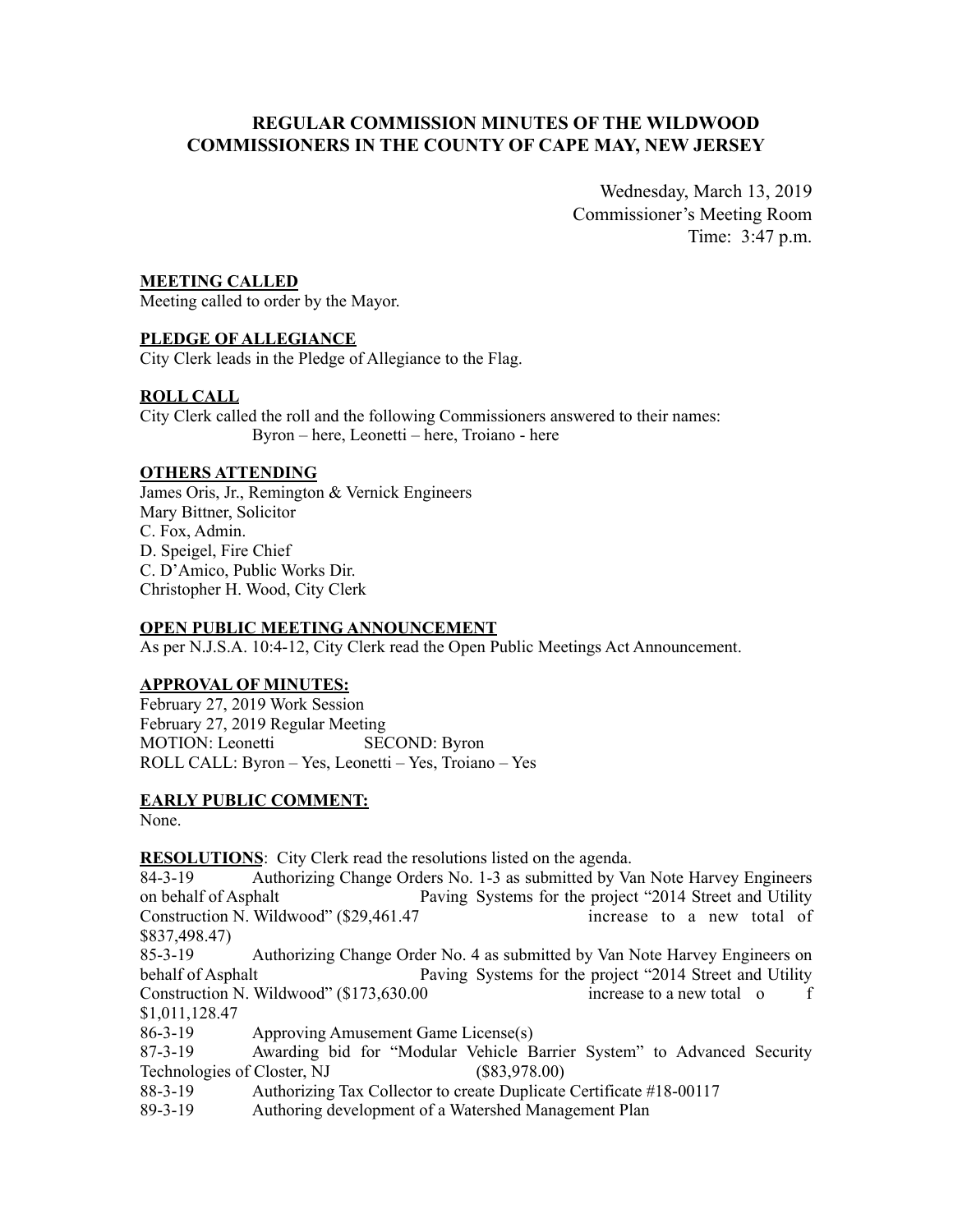90-3-19 Authorizing Change Order No. 1 (revised) as submitted by Remington and Vernick Engineers on behalf of Ricky Slade Construction for the project "Reconstruction of Magnolia Ave. (\$1,185.27 decrease to a new total of \$475.425.47), and rescinding Resolution No. 78-2-19

91-3-19 Authorizing Special Event permit to Cab's on the Beach June 15, 2019

92-3-19 Authorizing Special Event Permit to Wildwood Food and Music Festival October 5, 2019

93-3-19 Authorizing Special Event Permit to Wildwood Chamber of Commerce for Fabulous 50's Weekend October 19, 2019

94-3-19 Authorizing Special Event permit to Greater Wildwood Chamber of Commerce for Family Fun Night and Bonfire April 19, 2019

95-3-19 Authorizing Special Event Permit to Clean Ocean Action for annual Beach Sweeps April 13 and October 27, 2019

96-3-19 Authorizing refund of ambulance billing payment due to duplicate billing (\$136.29)

97-3-19 Authorizing Shared Services Agreement with W. Wildwood re: Municipal Court **Services** 

98-3-19 Authorizing Shared Services Agreement with W. Wildwood re: EMS

99-3-19 Authorizing Shared Services Agreement with W. Wildwood re: Police Dispatch

100-3-19 Authorizing Emergency Temporary Appropriations

101-3-19 Authorizing Remington and Vernick Engineers to proceed with "Susquehanna Ave. Storm and Sanitary Sewer Improvements" (\$18,000.00)

102-3-19 Accepting Bid from Midtown Properties, LLC for New Alcoholic Beverage Hotel/Motel Exception Plenary Retail Consumption Licenses (\$25,000.00)

103-3-19 Accepting Bid from Bolero Corporation for New Alcoholic Beverage Hotel/ Motel Exception Plenary Retail Consumption Licenses (\$25,000.00)

104-3-19 Authorizing Shared Services Agreement with W. Crest re: Beach Boxes

105-3-19 Authorizing payment of bills in the amount of \$2,438,870.28 dated March 13, 2019

106-3-19 Authorizing filing of all reports and other data contained in this agenda

107-3-19 Authorizing Cape May County to include and submit the City of Wildwood chapter as part of the Cape May County water quality management plan

108-3-19 Authorizing Remington and Vernick Engineers to proceed with "Misc. Sewer Utility Services" (\$15,000.00)

109-3-19 Authorizing Remington and Vernick Engineers to proceed with "Sewer Connection Application Services" (\$5,000.00)

MOTION: Byron SECOND: Leonetti

ROLL CALL: Byron – Yes, Leonetti – Yes, Troiano – Yes

### **ORDINANCES:**

1132-19 Leasing the Holly Beach Park Historic Schoolhouse to Partners in Preservation **(SECOND READING/PUBLIC HEARING/ADOPTION)**

MOTION TO OPEN THE PUBLIC HEARING: Troiano SECOND: Leonetti ROLL CALL: Byron – Yes, Leonetti – Yes, Troiano – Yes No Public Comment.

MOTION TO CLOSE THE PUBLIC HEARING: Troiano SECOND: Byron ROLL CALL: Byron – Yes, Leonetti – Yes, Troiano – Yes

MOTION TO ADOPT: Troiano SECOND: Leonetti ROLL CALL: Byron – Yes, Leonetti – Yes, Troiano – Yes The Mayor announced that Ordinance No. 1132-19 has passed Second Reading.

1134-19 Sewer Use Ordinance **(SECONG READING/PUBLIC HEARING/ADOPTION)** MOTION TO OPEN THE PUBLIC HEARING: Troiano ROLL CALL: Byron – Yes, Leonetti – Yes, Troiano – Yes No Public Comment.